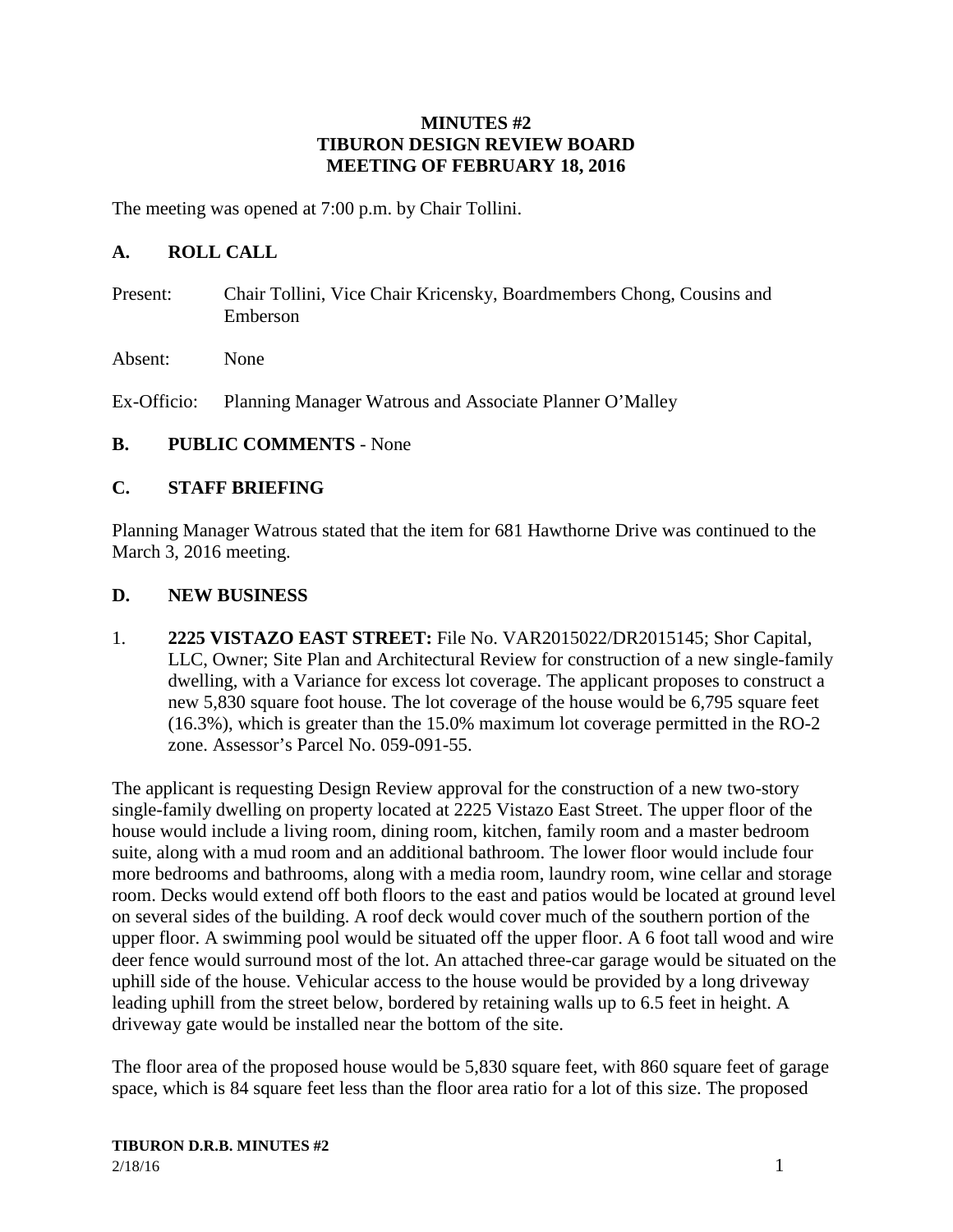house would cover 6,795 square feet (16.3%) of the site, which is greater than the 15.0% maximum lot coverage permitted in the RO-2 zone. A variance is therefore requested for excess lot coverage.

Scott Couture, architect, said that when they first started the project they reached out to neighbors with a letter and they met with several residents and corresponded with others by email. He said that they took the neighbors' advice to not block views or create a design similar to the Frankovich project that was previously proposed on the property that was denied. He noted that the roadway is about 10 feet wide and very narrow and the neighbors have told them that they like that and did not want the road widened or connected through to Paradise Drive. He stated that because this is a steep hillside lot, there were only a few options for the fire truck turnaround, so a turnaround at the base would require extensive retaining walls 12-15 feet tall, but a turnaround in the corner of the property near the existing acacia trees was the best solution. He said that they were able to tuck the driveway up and around the house and locate the garage underground without requiring extensive retaining walls, which was a good solution to reduce the visual mass of the house. He said that the house was designed around the location of the driveway and garage. He said that the fire district required that the roadway be widened to 12 feet and that a fire hydrant be installed.

Mr. Couture stated that the house would be well below the height limit, with only one section that would touch the 30 foot height limit. He said that the garage would be fully buried and be landscaped on top. He said that no skylights were proposed to eliminate uphill glare issues. He described the landscape plan and pointed out existing trees and proposed trees to be planted for screening. He stated that this would be a low profile house that would step up the hillside. He felt that they had addressed the neighbors' screening concerns by planting trees and hedges.

Boardmember Emberson asked Mr. Couture to explain the difference between placing the garage under the house and digging into the hillside since each would require excavation. Mr. Couture said that it was a matter of appearance and described the impact of placing the garage in both locations.

Chair Tollini asked if the 1997 "Frankovich" project was ever approved. Planning Manager Watrous said that it was denied, then denied on appeal.

The public hearing was opened.

Carol McKegney said that she owns the vacant lot adjoining the site and said that she did not receive any contact until she contacted the applicant. She stated that the homes on Vistazo East Street are all under 4,000 square feet and she believed that this larger home would set a precedent. She also noted that there are some live springs in that area.

Lawrence Stotter said that he has lived in his home since the 1960s and almost everyone in the neighborhood is very pleased with the natural atmosphere. He said that he was very concerned that other improvements in the area have all been within the 3,500 to 4,500 square foot range. He stated that the previous application was rejected in 1997 when the Town found that the mass, bulk, and size of the proposed home was incompatible with the character of the Old Tiburon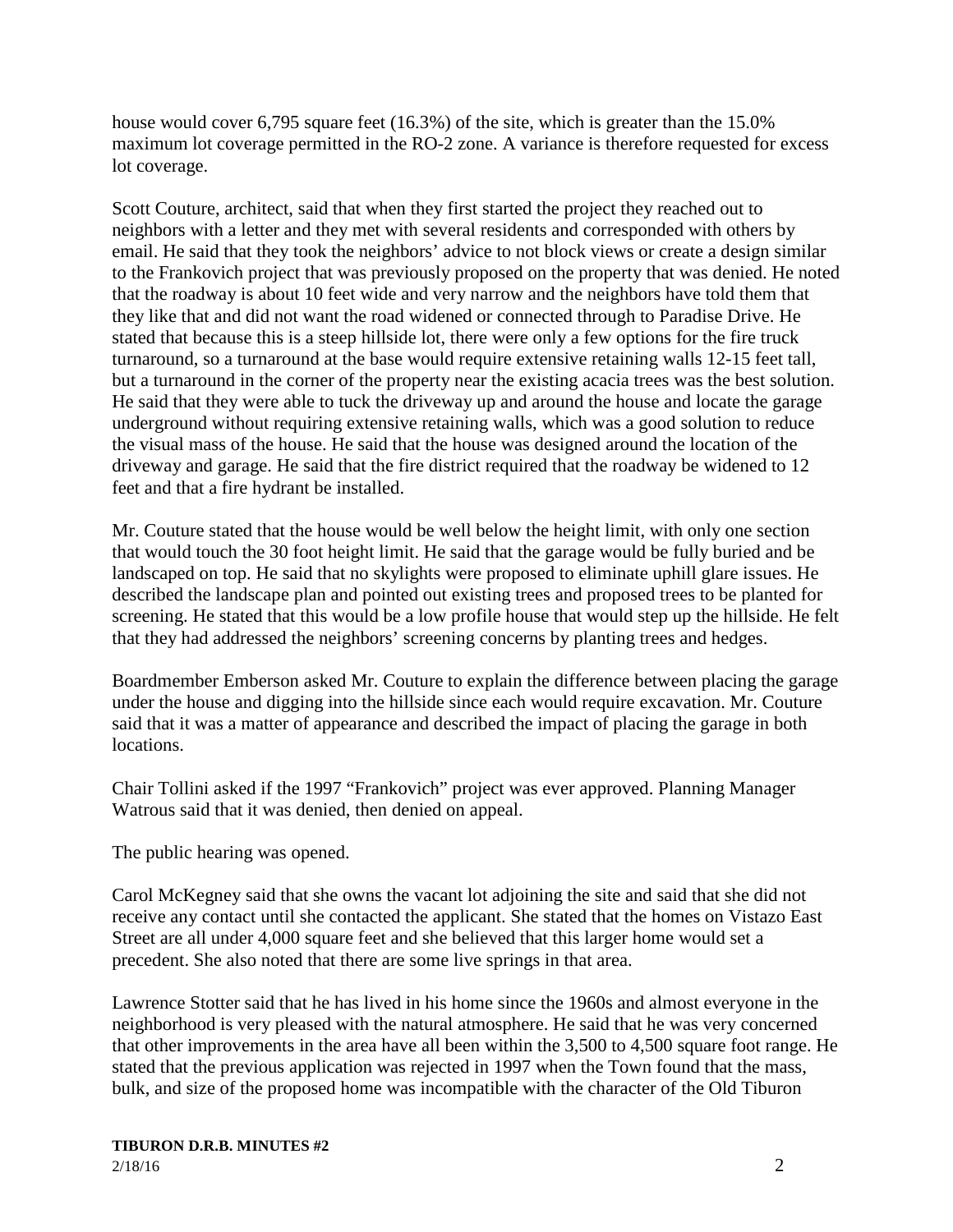neighborhood. He said that this proposed project would be totally different and he was concerned that the property was not being developed by someone living in the neighborhood. He requested the Board take the same action as on the 1997 project, for the same reasons.

James Bernhisel said that this property is incredibly steep. He was struck by the appearance of the solar panels which would be visible from his property. He noted that a rooftop deck and putting green was proposed at the highest point of the property, so he would be looking down on chairs, people, and noise, and he suggested moving the deck space to an area that is more private. He felt that the house should be moved downhill to be consistent with other houses in the area. He was also concerned about the height of the plantings if allowed to grow to full height.

Alison Swearingen said that she rents a home on Carol McKegney's property. She said that she has gotten to know the character of the neighborhood and felt that there is something special about it and the people. She characterized building a large mansion on this property for profit as out of place and greedy.

David Peterson said that Vistazo East Street consists of two dead end roads, one of which is gravel. He said that the houses in the Hillhaven neighborhood are similar in scale to the proposed house, but there is nothing like this proposed house on Vistazo East. He characterized the project as a "trophy" house that would be inconsistent with the neighborhood. He felt that the amount of decking would invite parties and there is no parking or ability to accommodate that amount of cars on the road. He had noise and light concerns for the deck. He noted that the site is in an RO-2 zone but it is served by a road that serves R-1 zoned dwellings.

Ann Diemer said that she was just learning about the project and she was concerned how the logistics would be handled on this road during the construction phase. She was also concerned with light pollution from the structure and the effect it would have on the neighborhood.

Mr. Couture agreed with the residents that developers can be difficult and described how he has worked in his practice with developers to be sensitive to the neighbors. He explained their neighborhood outreach efforts and said that they tried to be as forthcoming as possible. He stated that this lot has been vacant for a long time and the neighborhood may have gotten used to it as open space, but it is the property owner's right to be able to develop their property. He said that they utilized the Hillside Design Guidelines to the fullest and minimized the appearance and mass of the building. He thought that the home would fit nicely in the neighborhood and was designed with a lot of screening without creating any view blockages. He said that the solar panels would be well hidden on the site by existing landscaping and this seemed like the best location for them. He said that the developer wants to build a high quality house and wants it to fit in with the neighborhood. He said that construction parking would be on site.

Chair Tollini asked if any calculations were done to determine the net off haul of dirt. Mr. Couture stated that it would be just over 6,000 cubic yards.

The public hearing was closed.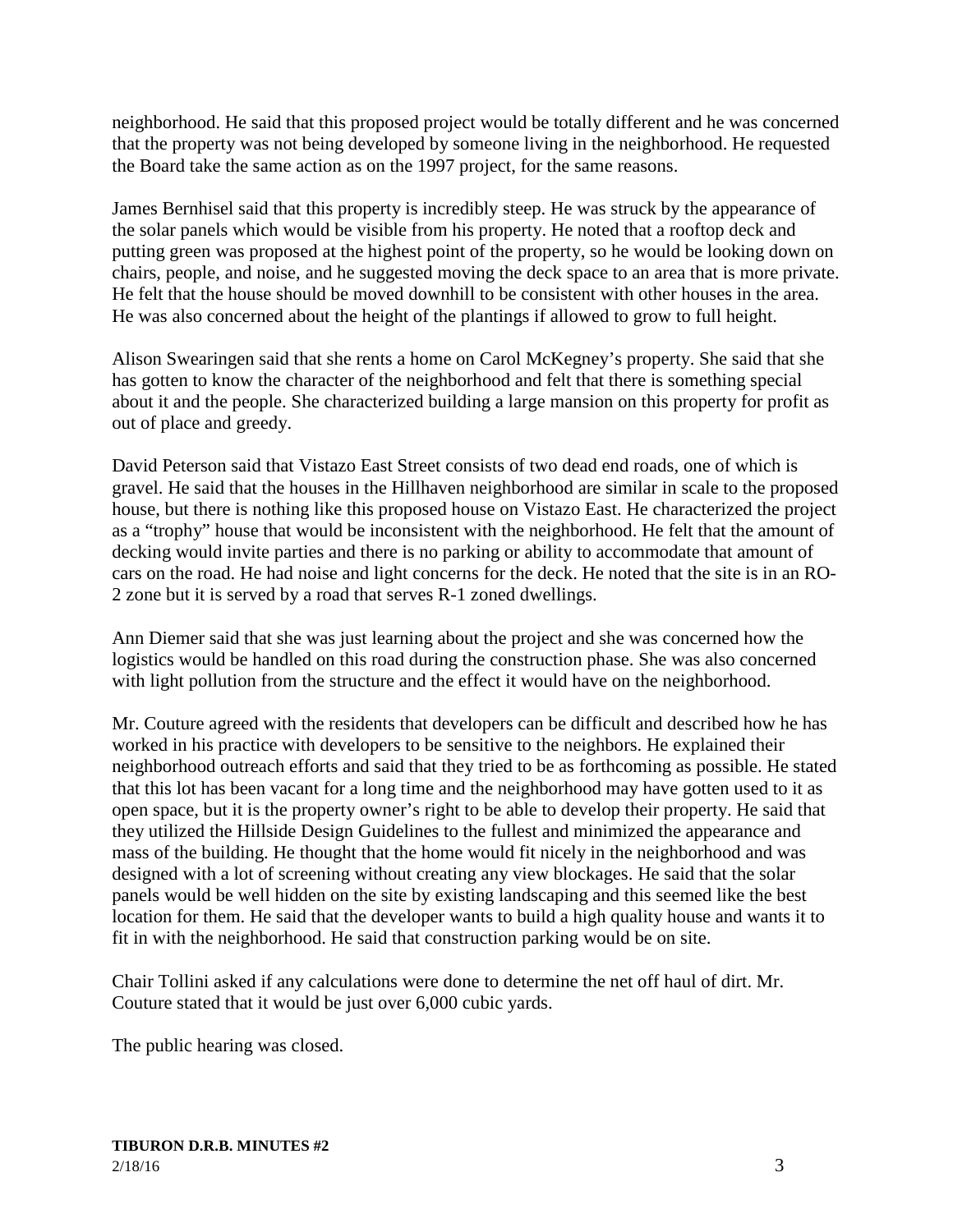Boardmember Chong asked if the State of California prevents the Board from discussing solar panels. Planning Manager Watrous said that the Board cannot discuss solar panels or suggest moving them.

Boardmember Emberson said that the house design was gorgeous, but it is not appropriate for the site. She said that the home would be appropriate for Ridge Road, but inconsistent with the smaller and less impactful houses on Vistazo East. She suggested that the house was positioned to capture views and not to avoid retaining walls. She said that the windows would be massive and the south facing windows would face the sun all day long. She agreed with the neighbors that the road is small and the house is too big and it does not fit on this street. She thought that the decking was massive. She said that she could not make the findings for the variance and suggested reducing the size of the house.

Vice-Chair Kricensky said that he liked the design of the house and that it was worked into the hillside. However, he felt that the house was not compatible with the neighborhood. He said that maximizing the floor area would make the house loom over the other homes below. He felt that placing the house lower on the site may not help, but that better colors might help. He thought that the house was too big and that a variance was not needed on such a large lot. He thinks the rooftop deck and putting green are inappropriate. He noted that large overhangs are necessary to shade the large windows, but was concerned with the amount and height of glazing.

Boardmember Cousins said that he liked the design of the house and he understood why the owner was requesting to build a house of this size. He said that he would not support a variance but found the floor area to be acceptable. He felt that moving the garage above the house made it less visible from the top and that the driveway was less intrusive. He said that there was a tremendous amount of exterior decking. He said that he would like to reduce the apparent mass of the house, possibly by reducing the decks and eliminating the rooftop deck. He also requested a reduction or some screening of the large windows on the eastern side.

Boardmember Chong said that he visited the site and said that he could have possibly supported the variance, as the outdoor space requires more lot coverage. He noted the list of concerns from the neighbors and agreed that the rooftop deck should be eliminated. He stated that the Fire District required widening the road. He said that a small house at the bottom of the lot is not appropriate for such a large site. He did not think that the project would fundamentally change the character of the neighborhood.

Chair Tollini noted that there are different zones for properties across the street from each other and there will be different houses on different sized lots. He said that the only recently developed lot on the uphill side has a very large house. He stated that this is a huge lot and will have a large house one way or another, but there are things that can be done to make the house feel smaller. He said that he could not support the variance and noted that the roof would be almost 30 feet tall at one point. He said that he would like to see the height of the roof brought down, and louvering or cutting down for the glazing on the east side. He agreed that the rooftop deck did not work. He believed that expanding the road to 12 feet would make it safer and not take away from its charm. He stated that mounding up the grade below the pool represented an artificial approach to developing the site.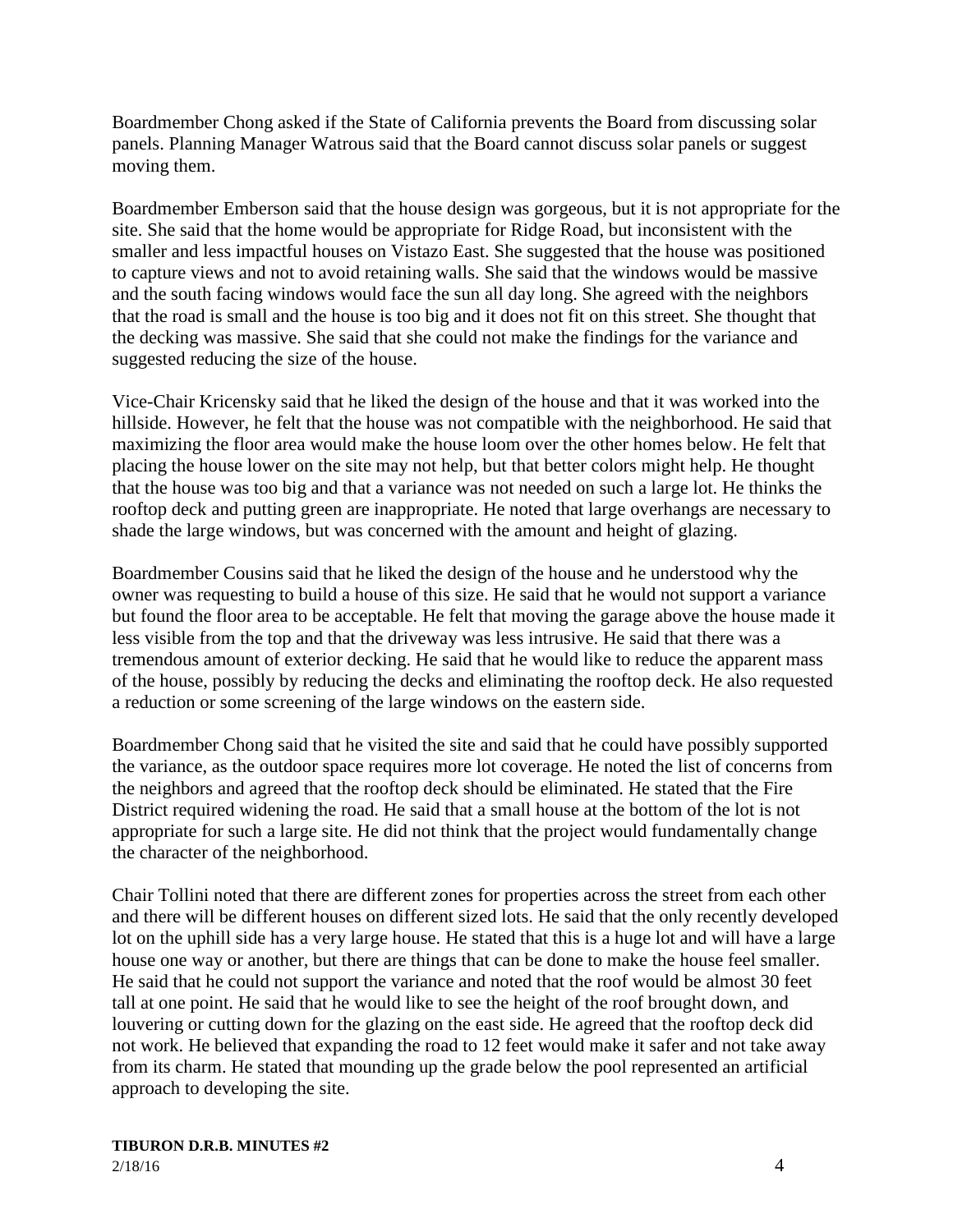Boardmember Chong and Chair Tollini summarized the Board's concerns that 1) variances should be avoided as a starting point for size reduction; 2) no rooftop deck; 3) reduce the glazing on the downhill and east sides; and 4) lowering the roof height.

ACTION: It was M/S (Emberson/Tollini) to continue the application for 2225 Vistazo East Street to the March 17, 2016 meeting. Vote: 5-0.

2. **4030 PARADISE DRIVE:** File No. FAE2015014/DR2015142; Taylor Lembi, Owner; Site Plan and Architectural Review for construction of additions to an existing singlefamily dwelling, with a Floor Area Exception. The applicant proposes to add 1,601 square feet of basement and a 214 square foot ground level addition to the existing house. The project would result in 5,283 square feet of floor area, which is greater than the 4,800 square foot floor area ratio for a lot of this size. Assessor's Parcel No. 039-091-11.

The applicant is requesting design review approval for the construction of additions to an existing single-family dwelling, with a floor area exception, on property located at 4030 Paradise Drive. The existing 3,468 square foot single-family dwelling includes a dining room, kitchen, living room, family room, and a bathroom on the main level; and a master bedroom suite, bathroom, and two bedrooms on the upper level. There is also an existing multi-level detached accessory structure with a 492 square foot garage in the front property and wooden decks to the sides and rears of the site.

As part of an interior remodel and additions to the existing home, the proposal would add a 1,601 square foot lower level, which includes a playroom, gym, laundry room, bathroom, and master bedroom suite. A 214 square foot addition to the main level would include a great room and library. Other improvements include new wooden decks with glass railings at the main level and lower level; a rooftop deck over a portion of the new addition; four new skylights; a new chimney; and solar panels on the roof of the main structure and accessory structure. A new pool, spa, BBQ area and retaining walls would be located in the rear adjacent to the lower level deck.

The proposal would result in lot coverage of 4,115.5 square feet (14.7%), which is below the maximum 15% permitted lot coverage in the RO-2 zone. The proposal would result in a floor area of 5,283 square feet, which is 483 square feet above the 4,800 square foot floor area ratio for the property. A floor area exception is therefore required.

Taylor Lembi, owner, introduced his architect who will make the presentation.

Yakuh Askew, architect, said that the owner wished to update the house and they tried to be as respectful of the existing house as possible. He said that this is a steep site and said that they wanted to provide additional outdoor space, so the remodel includes a pool which terraces down to meet the landscaping and some "pocket" outdoor spaces. He said that they wanted to bury the addition below the residence to allow better open space off the main area. He said that they were also updating and improving the design of the residence. He reviewed the materials and showed additional images of the residence.